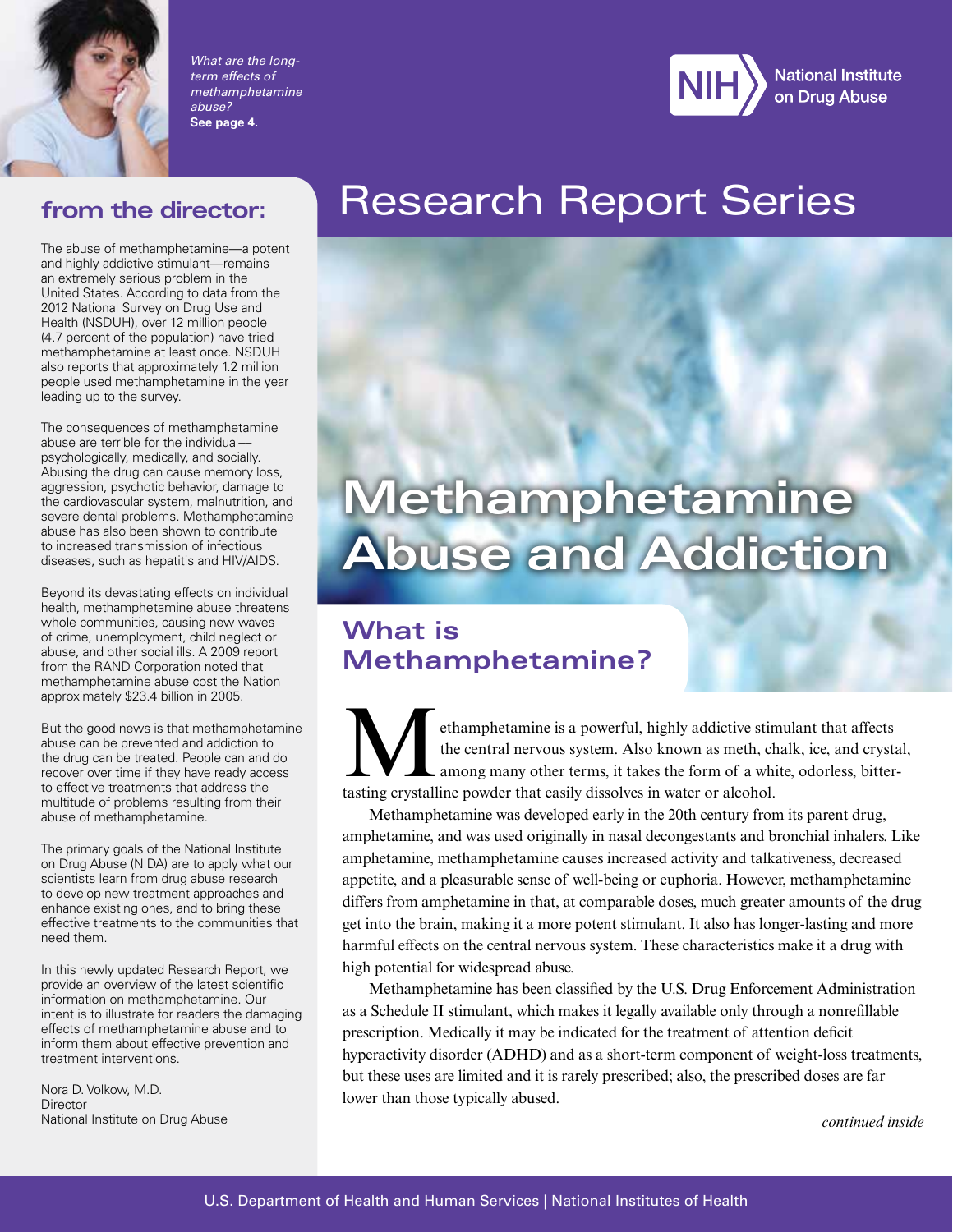#### **Methamphetamine Abuse and Addiction**

## **What is the scope of methamphetamine abuse in the United States?**

According to the 2012 National Survey on Drug Use and Health (NSDUH), approximately 1.2 million people (0.4 percent of the population) reported using methamphetamine in the past year, and 440,000 (0.2 percent) reported using it in the past month. This represents a decrease from previous years: In 2006 731,000 (0.3 percent) reported past-month use. In 2012, there were 133,000 new users of methamphetamine age 12 or older the same as the previous year but continuing a general downward trend across the past decade. The average age of new methamphetamine users in 2012 was 19.7 years old.

The 2012 Monitoring the Future (MTF) survey of adolescent drug use and attitudes reported that about 1 percent of 8th, 10th, and 12th graders had used methamphetamine within the past year. These data indicate that 10th and 12th graders are using methamphetamine less than they did 5 years ago, but that use by 8th graders has not dropped significantly in that time. Overall, however, use of methamphetamine by adolescents has declined significantly since 1999, when this drug was first added to the survey.

According to the Drug Abuse Warning Network (DAWN), which collects information on drug-related episodes from hospital emergency departments (EDs) throughout the Nation, methamphetamine accounted for about 103,000 ED visits in 2011; it was the fourth most mentioned illicit drug in ED visits following cocaine, marijuana, and heroin. While still high, this number represents a decrease from the 132,576 ED visits for methamphetamine abuse measured in 2004.

The Treatment Episode Data Set (TEDS) provides information on admissions to substance abuse treatment facilities that are licensed or certified by State substance abuse agencies. According to TEDS data, nationwide treatment admissions for methamphetamine abuse dropped from 8.1 percent in 2005 to 5.6 percent in 2011. The majority of primary methamphetamine admissions were male (53 percent), and about two-thirds (68 percent) were non-Hispanic Whites.



While national trends are showing declines, methamphetamine abuse continues to exhibit regional variability. The strongest effects are felt in the West and parts of the Midwest, according to the National Institute on Drug Abuse's (NIDA's) Community Epidemiology Work Group (CEWG), a network of researchers that provides information about the nature and patterns of drug abuse across the United States. For example, in the first half of 2012, methamphetamine ranked first in drugrelated treatment admissions in Hawaii and San Diego, second in San Francisco, and third in Denver and Phoenix.

#### **How is methamphetamine abused?**

Methamphetamine comes in several forms and can be smoked, inhaled (snorted), injected, or orally ingested. The preferred method of abusing the drug varies by geographical region and has changed over time. Smoking methamphetamine is currently the most common way of ingesting it, according to CEWG data.

Smoking or injecting methamphetamine puts the drug very quickly into the bloodstream and brain, causing an immediate, intense "rush" and amplifying the drug's addiction potential and adverse health consequences. The rush, or "flash," lasts only a few minutes and is described as extremely pleasurable. Snorting or oral ingestion produces euphoria—a high, but not an intense rush. Snorting produces effects within 3 to 5 minutes, and oral ingestion produces effects within 15 to 20 minutes.

As with many stimulants, methamphetamine is most often abused in a "binge and crash" pattern. Because the pleasurable effects of methamphetamine disappear even before the drug concentration in the blood falls significantly, users try to maintain the high by taking more of the drug. In some cases, abusers indulge in a form of binging known as a "run," foregoing food and sleep while continuing to take the drug for up to several days.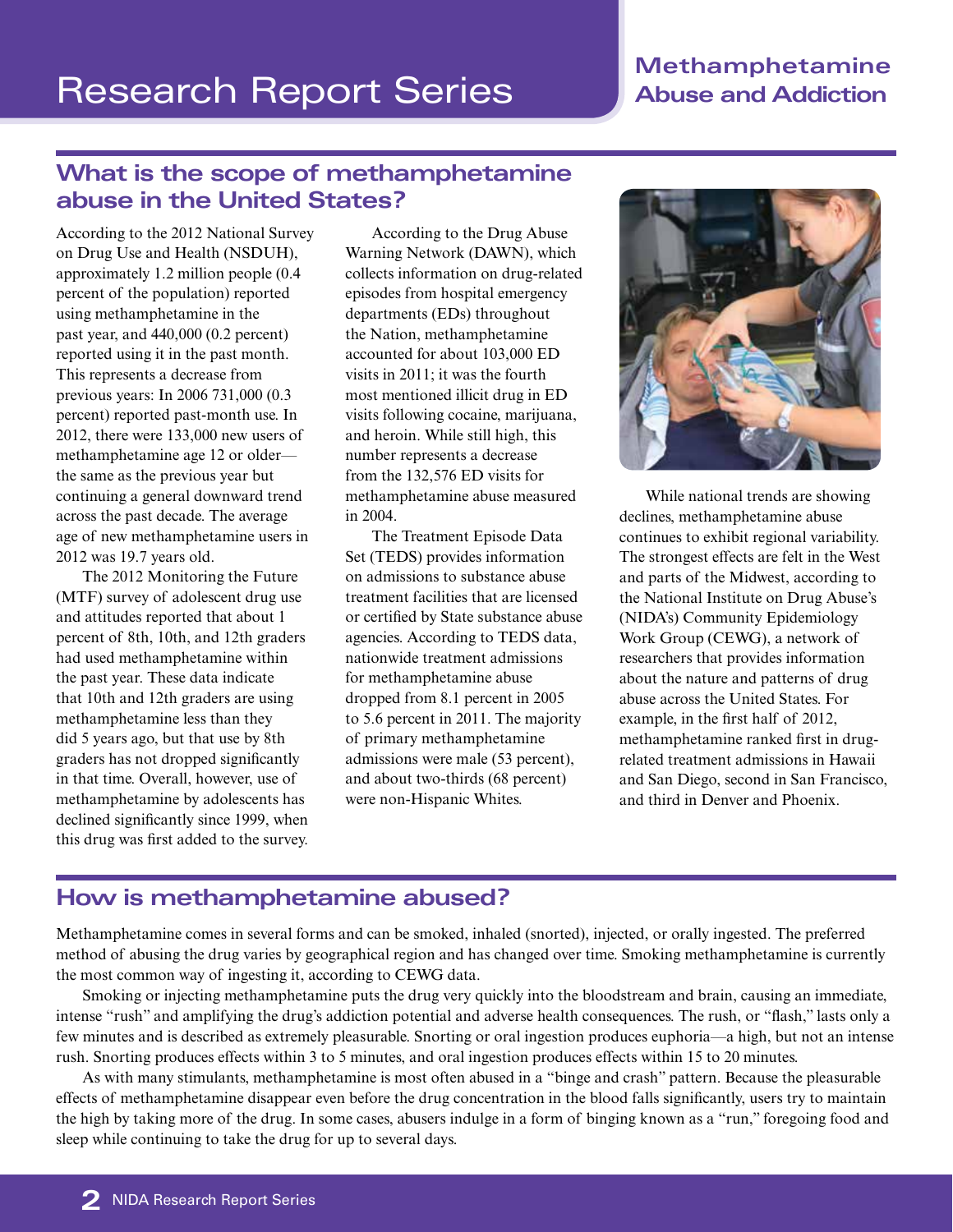#### **How Is Methamphetamine Manufactured?**

Most of the methamphetamine abused in this country is manufactured in "superlabs" here or, usually, in Mexico. But the drug is also easily made in small clandestine laboratories, with relatively inexpensive over-the-counter ingredients such as pseudoephedrine, a common ingredient in cold medications. To curb production of methamphetamine, Congress passed the Combat Methamphetamine Epidemic Act in 2005, which requires that pharmacies and other retail stores keep logs of purchases of products containing pseudoephedrine and limits the amount of those products an individual can purchase per day. A few States have even made pseudoephedrine available only with a prescription. Mexico has also tightened its restrictions on this and other methamphetamine precursor chemicals. But manufacturers adapt to these restrictions via small- or large-scale "smurfing"

operations: obtaining pseudoephedrine from multiple sources, below the legal thresholds, using multiple false identifications. Manufacturers in Mexico are also increasingly using a different production process (called P2P, from the precursor chemical phenyl-2-propanone) that does not require pseudoephedrine.

Methamphetamine production also involves a number of other easily obtained chemicals that are hazardous, such as acetone, anhydrous ammonia (fertilizer), ether, red phosphorus, and lithium. Toxicity from these chemicals can remain in the environment around a methamphetamine production lab long after the lab has been shut down, causing a wide range of damaging effects to health. Because of these dangers, the U.S. Environmental Protection Agency has provided guidance on cleanup and remediation of methamphetamine labs.

### **How is methamphetamine different from other stimulants, such as cocaine?**

The methamphetamine molecule is structurally similar to amphetamine and to the neurotransmitter dopamine, a brain chemical that plays an important role in the regulation of reward, but it is quite different from cocaine. Although these stimulants have similar behavioral and physiological effects, there are some major differences in the basic mechanisms of how they work.

In contrast to cocaine, which is quickly removed from and almost completely metabolized in the body, methamphetamine has a much longer duration of action, and a larger percentage of the drug remains unchanged in the body. Methamphetamine therefore remains in the brain longer, which ultimately leads to prolonged stimulant effects. Although both methamphetamine and cocaine increase levels of dopamine, administration of methamphetamine in animal studies leads to much higher levels of dopamine, because nerve cells respond differently to the two drugs. Cocaine prolongs dopamine

actions in the brain by blocking the re-absorption (re-uptake) of the neurotransmitter by signaling nerve cells. At low doses, methamphetamine also blocks the re-uptake of dopamine, but it also increases the release of dopamine, leading to much higher concentrations in the synapse (the gap between neurons), which can be toxic to nerve terminals.

#### **Figure 1. Methamphetamine versus Cocaine**

| <b>Methamphetamine</b>                                       | Cocaine                                                                  |
|--------------------------------------------------------------|--------------------------------------------------------------------------|
| Stimulant                                                    | Stimulant and local anesthetic                                           |
| Man-made                                                     | Plant-derived                                                            |
| Smoking produces a long-lasting high                         | Smoking produces a brief high                                            |
| 50% of the drug is removed from the body in 12 hours         | 50% of the drug is removed from the body in 1 hour                       |
| Increases dopamine release and blocks<br>dopamine re-uptake  | Blocks dopamine re-uptake                                                |
| Limited medical use for ADHD, narcolepsy,<br>and weight loss | Limited medical use as a local anesthetic in some<br>surgical procedures |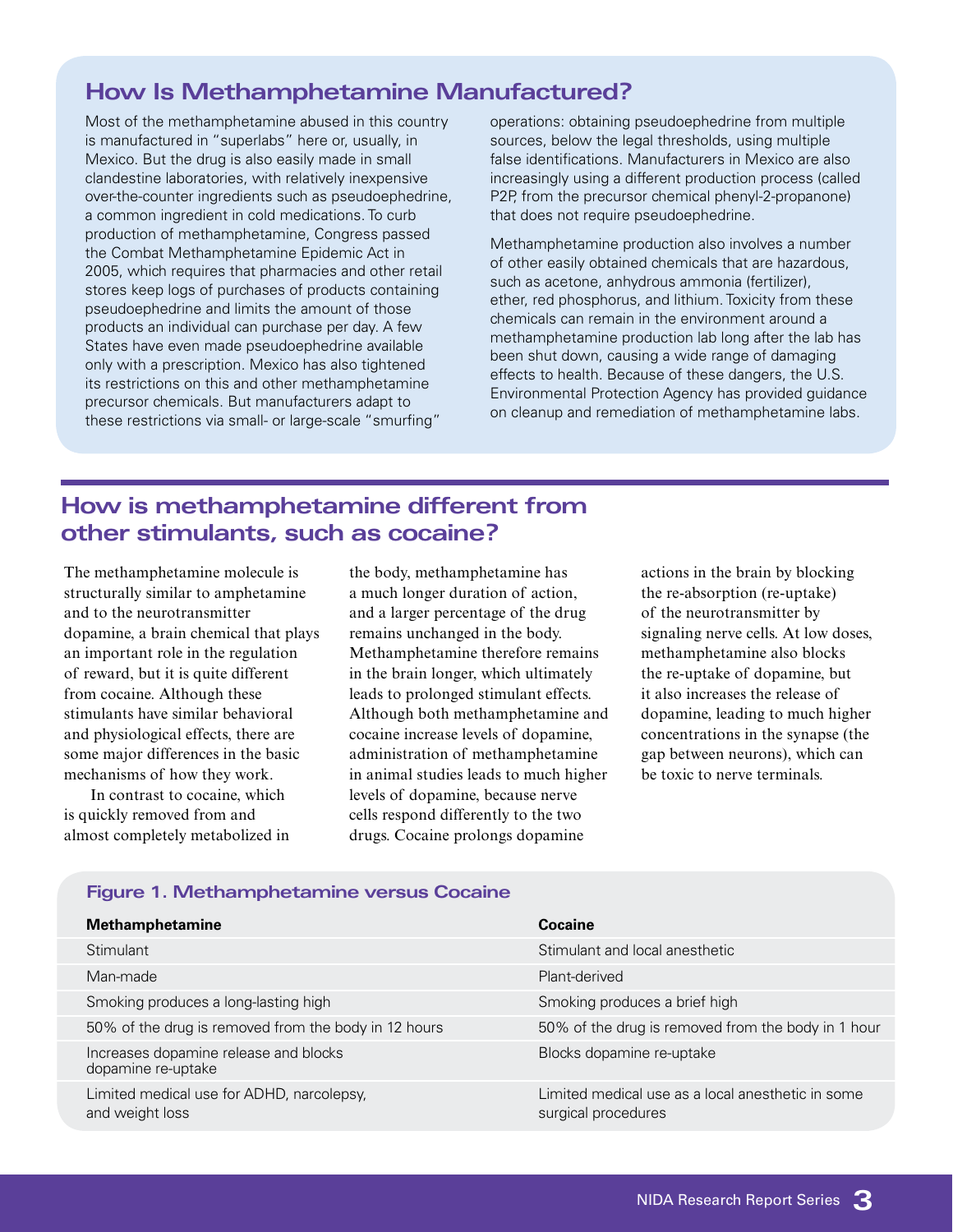

#### **Short-Term Effects May Include:**

- Increased attention
- Decreased fatique
- Increased activity and wakefulness
- Decreased appetite
- • Euphoria and rush
- Increased respiration
- • Rapid/irregular heartbeat
- • Hyperthermia

#### **Long-Term Effects May Include:**

- Addiction
- Psychosis, including:
	- paranoia
	- hallucinations
	- repetitive motor activity
- Changes in brain structure and function
- • Deficits in thinking and motor skills
- Increased distractibility
- Memory loss
- Aggressive or violent behavior
- Mood disturbances
- Severe dental problems
- Weight loss

## **What are the immediate (short-term) effects of methamphetamine abuse?**

As a powerful stimulant, methamphetamine, even in small doses, can increase wakefulness and physical activity and decrease appetite. Methamphetamine can also cause a variety of cardiovascular problems, including rapid heart rate, irregular heartbeat, and increased blood pressure. Hyperthermia (elevated body temperature) and convulsions may occur with methamphetamine overdose and, if not treated immediately, can result in death.

Most of the pleasurable effects of methamphetamine are believed to result from the release of very high levels of dopamine in the brain. Dopamine is involved in motivation, the experience of pleasure, and motor function, and most drugs of abuse work in part by affecting levels of this neurotransmitter. The elevated release of dopamine produced by methamphetamine is also thought to contribute to the drug's harmful effects on terminals of dopamine-producing neurons in the brain.

#### **What are the long-term effects of methamphetamine abuse?**

Long-term methamphetamine abuse has many negative consequences, including addiction. Addiction is a chronic, relapsing disease, characterized by compulsive drug seeking and use and accompanied by functional and molecular changes in the brain.

As is the case with many drugs, tolerance to methamphetamine's pleasurable effects develops when it is taken repeatedly. Abusers often need to take higher doses of the drug, take it more frequently, or change how they take it in an effort to get the desired effect. Chronic methamphetamine abusers may develop difficulty feeling any pleasure other than that provided by the drug, fueling further abuse. Withdrawal from methamphetamine occurs when a chronic abuser stops taking the drug; symptoms of withdrawal include depression, anxiety, fatigue, and an intense craving for the drug.

In addition to being addicted to methamphetamine, chronic abusers may exhibit symptoms that can include significant anxiety, confusion, insomnia, mood disturbances, and violent behavior. They also may display a number of psychotic features, including paranoia, visual and auditory hallucinations, and delusions (for example, the sensation of insects creeping under the skin). Psychotic symptoms can sometimes last for months or years after a person has quit abusing methamphetamine, and stress has been shown to precipitate spontaneous recurrence of methamphetamine psychosis in formerly psychotic methamphetamine abusers.

These and other problems reflect significant changes in the brain caused by abuse of methamphetamine. Neuroimaging studies have demonstrated alterations in the activity of the dopamine system that are associated with reduced motor speed and impaired verbal learning. Studies in chronic methamphetamine abusers have also revealed severe structural and functional changes in areas of the brain associated with emotion and memory, which may account for many of the emotional and cognitive problems observed in chronic methamphetamine abusers.

Methamphetamine abuse also has been shown to have negative effects on non-neural brain cells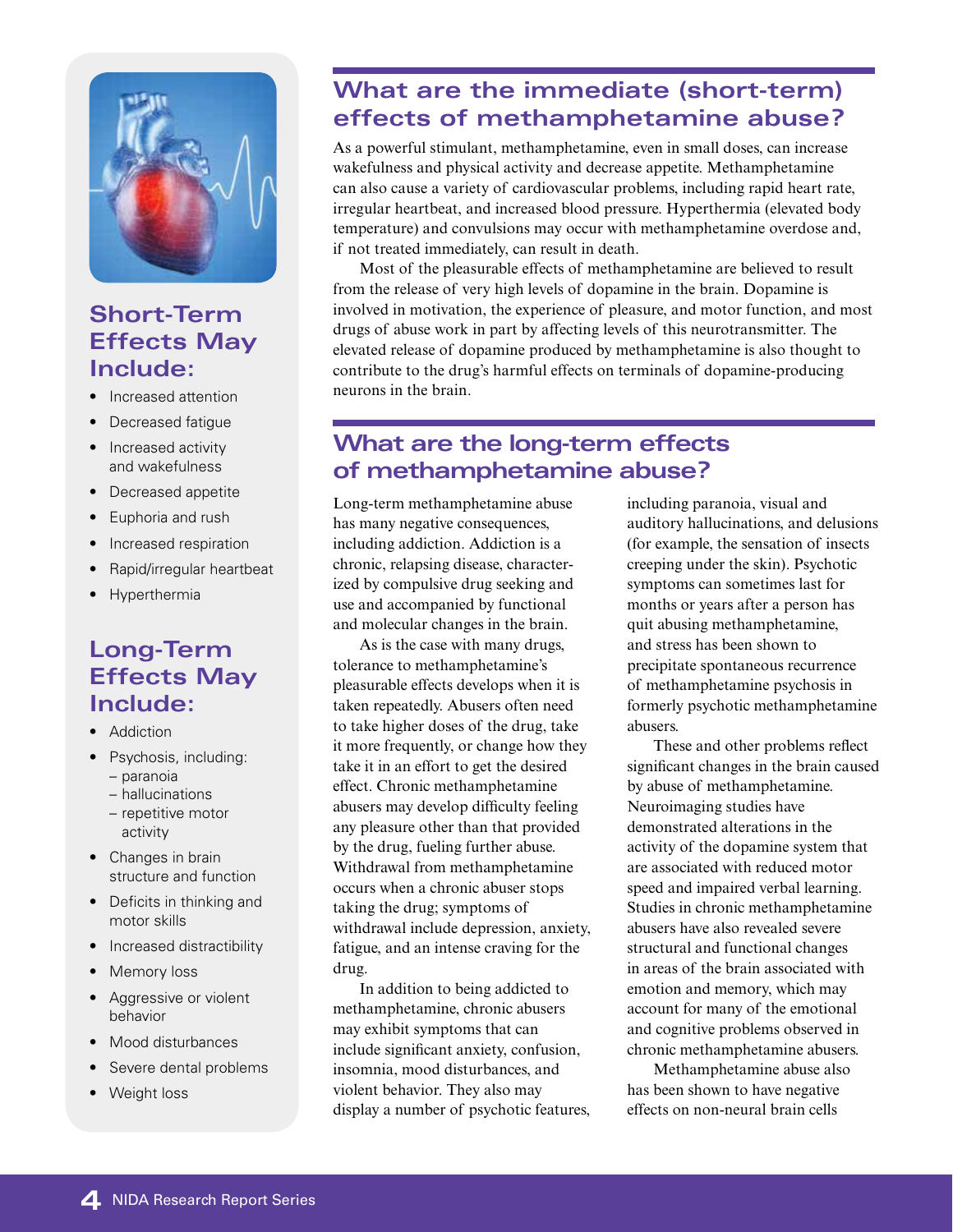called microglia. These cells support brain health by defending the brain against infectious agents and removing damaged neurons. Too much activity of the microglial cells, however, can assault healthy neurons. A study using brain imaging found more than double the levels of microglial cells in former methamphetamine abusers compared to people with no history of methamphetamine abuse, which could explain some of the neurotoxic effects of methamphetamine.

Some of the neurobiological effects of chronic methamphetamine abuse appear to be at least partially reversible. In the aforementioned study, abstinence from methamphetamine resulted in less excess microglial activation over time, and abusers who had remained methamphetamine-free for 2 years exhibited microglial activation levels similar to the study's control subjects. Another neuroimaging study showed neuronal recovery in some brain regions following prolonged abstinence (14 but not 6 months). This recovery was associated with improved performance on motor and verbal memory tests. But function in other brain regions did not recover even after 14 months of abstinence, indicating that some methamphetamineinduced changes are very long lasting. Moreover, methamphetamine use can increase one's risk of stroke, which can cause irreversible damage to the brain. A recent study even showed higher incidence of Parkinson's disease among past users of methamphetamine.

In addition to the neurological and behavioral consequences of methamphetamine abuse, long-term users also suffer physical effects, including weight loss, severe tooth decay and tooth loss ("meth mouth"), and skin sores. The dental problems may be caused by a combination of poor nutrition and dental hygiene as well as dry mouth and teeth grinding caused by the drug. Skin sores are the result of picking and scratching the skin to get rid of insects imagined to be crawling under it.

#### BRAIN RECOVERY WITH PROLONGED ABSTINENCE



#### **Recovery of Brain Dopamine Transporters in Chronic Methamphetamine (METH) Abusers**

*Methamphetamine abuse greatly reduces the binding of dopamine to dopamine transporters (highlighted in red and green) in the striatum, a brain area important in memory and movement. With prolonged abstinence, dopamine transporters in this area can be restored.* 

#### **What are the risks of methamphetamine abuse during pregnancy?**



Our knowledge of the effects of methamphetamine abuse during pregnancy is limited because studies of this issue have used small samples and have not been able to account for the possibility that mothers used other drugs besides methamphetamine. But the available research points to increased rates of premature delivery, placental abruption (separation of the placental lining from the uterus), and

various effects on babies prenatally exposed to methamphetamine, including small size, lethargy, and heart and brain abnormalities. A large ongoing NIDA-funded study is examining developmental outcomes in children born to mothers who abused methamphetamine. Thus far, researchers have found neurobehavioral problems such as decreased arousal and increased stress and subtle but significant attention impairments in these children.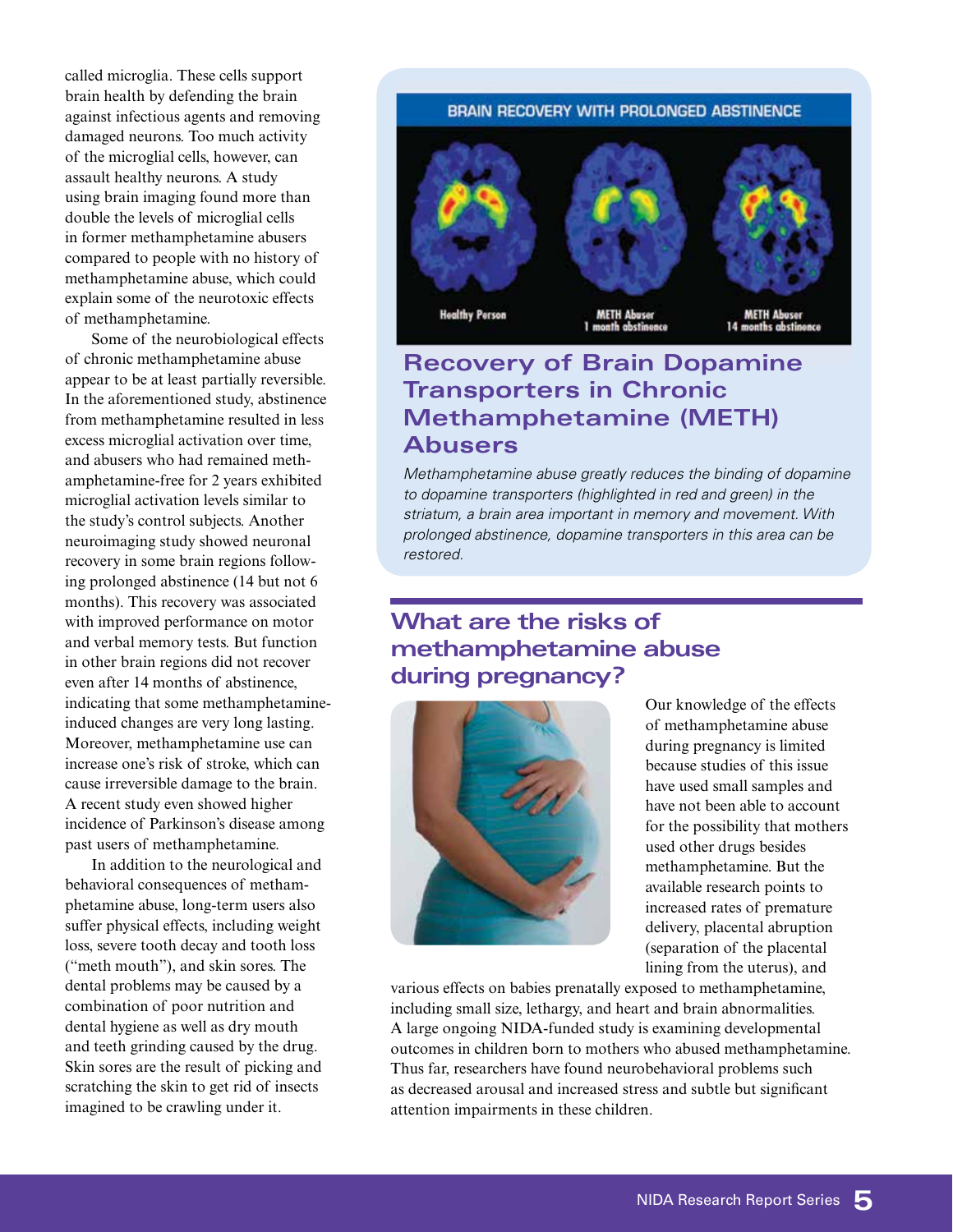#### **Are people who abuse methamphetamine at risk for contracting HIV/AIDS and hepatitis B and C?**

Methamphetamine abuse raises the risk of contracting or transmitting HIV and hepatitis B and C—not only for individuals who inject the drug but also for noninjecting methamphetamine abusers. Among injecting drug users, HIV and other infectious diseases are spread primarily through the re-use or sharing of contaminated syringes, needles, or related paraphernalia. But regardless of how methamphetamine is taken, its intoxicating effects can alter judgment and inhibition and lead people to engage in unsafe behaviors like unprotected sex.

Methamphetamine abuse is associated with a culture of risky sexual behavior, both among men who have sex with men and in heterosexual populations, a link that may be attributed to the fact that methamphetamine and related stimulants can increase libido.

(Although paradoxically, long-term methamphetamine abuse may be associated with decreased sexual functioning, at least in men.) The combination of injection practices and sexual risk-taking may result in HIV becoming a greater problem among methamphetamine abusers than among other drug abusers, and some epidemiologic reports are already showing this trend. For example, while the link between HIV infection and methamphetamine abuse has not yet been established for heterosexuals, data show an association between methamphetamine abuse and the spread of HIV among men who have sex with men.

Methamphetamine abuse may also worsen the progression of HIV disease and its consequences. In animal studies, methamphetamine has been shown to increase viral replication. Clinical

studies in humans suggest that current methamphetamine users taking highly active antiretroviral therapy (HAART) to treat HIV may be at greater risk of developing AIDS than non-users, possibly as a result of poor medication adherence. Methamphetamine abusers with HIV also have shown greater neuronal injury and cognitive impairment due to HIV, compared with those who do not abuse the drug.

NIDA-funded research has found that, through drug abuse treatment, prevention, and community-based outreach programs, drug abusers can change their HIV risk behaviors. Drug abuse and drug-related risk behaviors, such as needle sharing and unsafe sexual practices, can be reduced significantly, thus decreasing the risk of exposure to HIV and other infectious diseases. Therefore, drug abuse treatment *is* HIV prevention.



#### **Dopamine Pathways**

In the brain, dopamine plays an important role in the regulation of reward and movement. As a major chemical messenger in the reward pathway, dopamine is manufactured in nerve cell bodies located within a group of neurons called the ventral tegmental area and is released in the nucleus accumbens, sometimes called the "pleasure center" because of its role in producing rewarding feelings, as well as in the prefrontal cortex, which is responsible for higher cognitive functions like decision-making and selfcontrol. Dopamine's regulation of motor functions is linked to a separate pathway: Cell bodies in the substantia nigra manufacture and release dopamine into the striatum, which is involved in executing and inhibiting movements and reward-seeking behavior.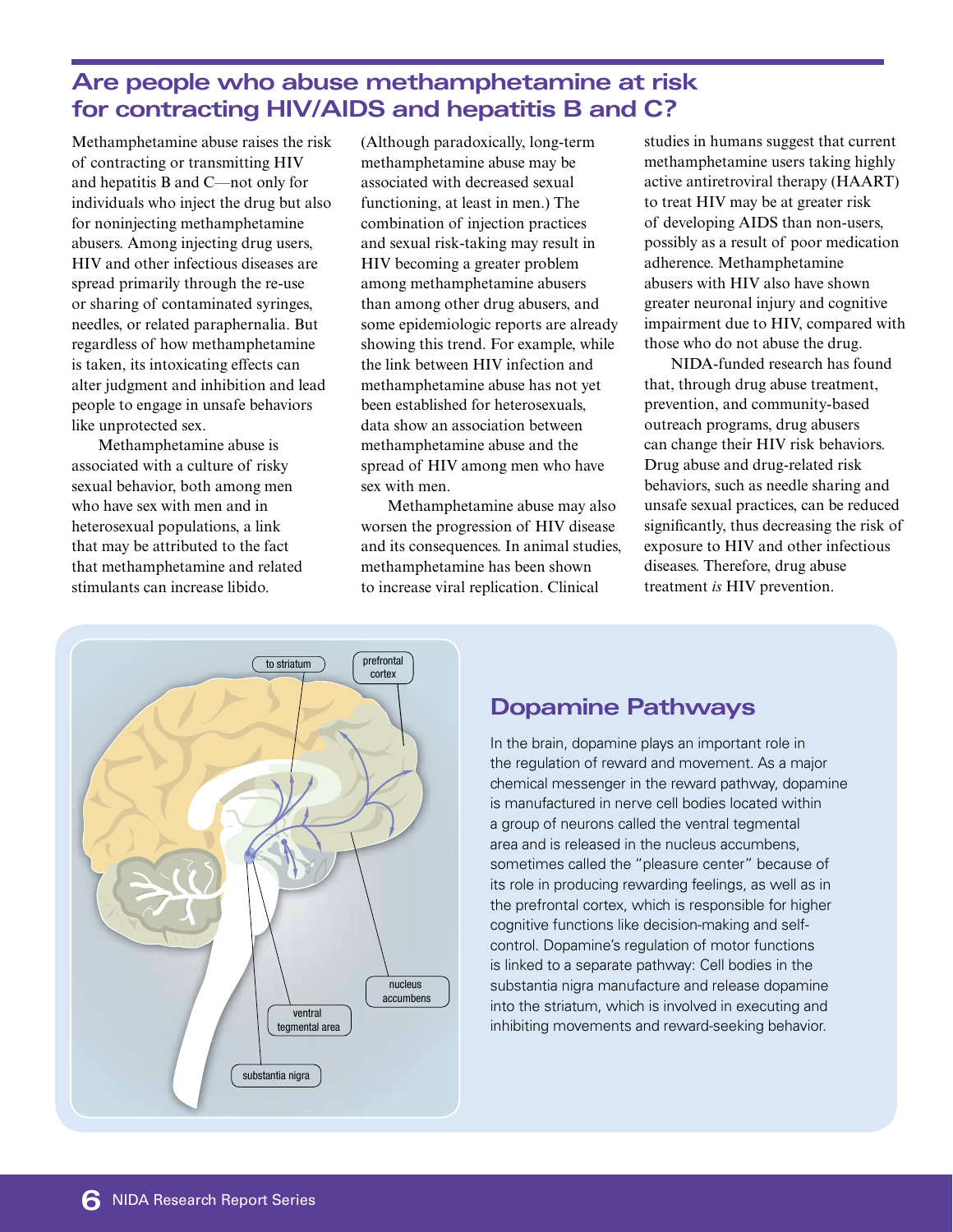

#### **What treatments are effective for people who abuse methamphetamine?**

The most effective treatments for methamphetamine addiction at this point are behavioral therapies, such as cognitive-behavioral and contingency-management interventions. For example, the Matrix Model, a 16-week comprehensive behavioral treatment approach that combines behavioral therapy, family education, individual counseling, 12-Step support, drug testing, and encouragement for non-drug-related activities, has been shown to be effective in reducing methamphetamine abuse. Contingency management interventions, which provide tangible incentives in exchange for engaging in treatment and maintaining abstinence, have also been shown to be effective. Motivational Incentives for Enhancing Drug Abuse Recovery (MIEDAR), an incentivebased method for promoting cocaine and methamphetamine abstinence, has demonstrated efficacy in methamphetamine abusers through NIDA's National Drug Abuse Clinical Trials Network.

Although medications have proven effective in treating some substance use disorders, there are currently no medications that counteract the specific effects of methamphetamine or that prolong abstinence from and reduce the abuse of methamphetamine by an individual addicted to the drug. NIDA has made research in the development of medications to treat addiction to stimulants and other drugs a priority, however. One approach being tried is to target the activity of glial cells. A drug called AV411 (ibudilast) that suppresses the neuroinflammatory

actions of glial cells has been shown to inhibit methamphetamine selfadministration in rats and is now being fast-tracked in clinical trials to establish its safety and effectiveness in humans with methamphetamine addiction. Also under study are approaches that use the body's immune system to neutralize the drug in the bloodstream before it reaches the brain. These approaches include injecting a user with antimethamphetamine antibodies or with vaccines that would stimulate the body to produce its own such antibodies. Researchers have begun a clinical study to establish the safety of an antimethamphetamine monoclonal antibody known as mAb7F9 in human methamphetamine users.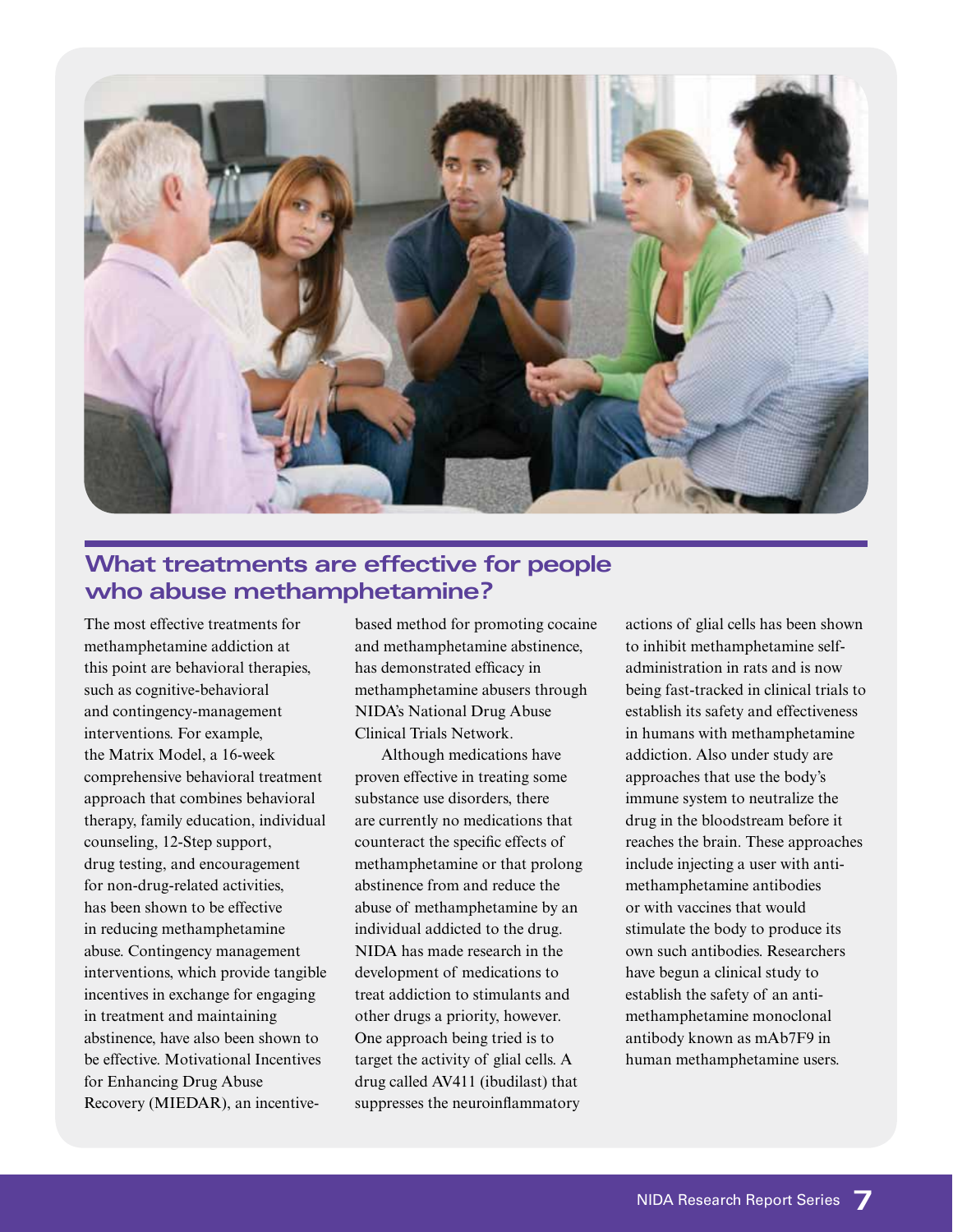#### **Glossary**

**Addiction:** A chronic, relapsing disease characterized by compulsive drug seeking and use despite serious adverse consequences, and by long-lasting changes in the brain.

**Anesthetic:** An agent that causes insensitivity to pain and is used for surgeries and other medical procedures.

**Attention deficit hyperactivity disorder (ADHD):** A disorder that typically presents in early childhood, characterized by inattention, hyperactivity, and impulsivity.

**Central nervous system (CNS):** The brain and spinal cord.

**Craving:** A powerful, often uncontrollable desire for drugs.

**Dopamine:** A brain chemical, classified as a neurotransmitter, found in regions that regulate movement, emotion, motivation, and pleasure.

**Neurotransmitter:** A chemical produced by neurons that carry messages from one nerve cell to another.

**Psychosis:** A mental disorder characterized by delusional or disordered thinking detached from reality; symptoms often include hallucinations.

**Rush:** A surge of pleasure (euphoria) that rapidly follows the administration of some drugs.

**Stimulants:** A class of drugs that enhance the activity of monoamines (such as dopamine and norepinephrine) in the brain, increasing arousal, heart rate, blood pressure, and respiration, and decreasing appetite; includes some medications used to treat attention deficit hyperactivity disorder (e.g., methylphenidate and amphetamines), as well as cocaine and methamphetamine.

**Tolerance:** A condition in which higher doses of a drug are required to produce the same effect achieved during initial use; often associated with physical dependence.

**Toxic:** Causing temporary or permanent effects detrimental to the functioning of a body organ or group of organs.

**Withdrawal:** Symptoms that occur after chronic use of a drug is reduced abruptly or stopped.

#### **References**

- Chang, L.; Alicata, D.; Ernst, T.; and Volkow, N. Structural and metabolic brain changes in the striatum associated with methamphetamine abuse. *Addiction* 102(Suppl 1):16–32, 2007.
- Chang, L.; Ernst, T.; Speck, O.; and Grob, C.S. Additive effects of HIV and chronic methamphetamine use on brain metabolite abnormalities. *Am J Psychiatry* 162:361–369, 2005.
- Ellis, R.J.; Childers, M.E.; Cherner, M.; Lazzaretto, D.; Letendre, S.; and the HIV Neurobehavioral Research Center Group. Increased human immunodeficiency virus loads in active methamphetamine users are explained by reduced effectiveness of antiretroviral therapy. *J Infect Dis* 188(12):1820–1826, 2003.
- Fairbairn, N.; Kerr, T.; Milloy, M.-J.; Zhang, R.; Montaner, J.; and Wood, E. Crystal methamphetamine injection predicts slower HIV RNA suppression among injection drug users. *Addict Beh* 36(7):762–763, 2011.
- Gavrilin, M.A.; Mathes, L.E.; and Podell, M. Methamphetamine enhances cellassociated feline immunodeficiency virus replication in astrocytes. *J Neurovirol* 8:240–249, 2002.
- Huber, A.; Ling, W.; Shoptaw, S.; Gulati, V.; Brethen, P.; and Rawson, R. Integrating treatments for methamphetamine abuse: A psychosocial perspective. *J Addict Dis*  16(4):41–50, 1997.
- Johnston, L.D.; O'Malley, P.M.; Bachman, J.G.; and Schulenberg, J.E. *Monitoring the future: National results on drug use: 2012 overview, key findings on adolescent drug use.* Ann Arbor: Institute for Social Research, The University of Michigan, 2013. Available at: [http://www.](http://www.monitoringthefuture.org/pubs/monographs/mtf-overview2012.pdf) [monitoringthefuture.org/pubs/](http://www.monitoringthefuture.org/pubs/monographs/mtf-overview2012.pdf) [monographs/mtf-overview2012.pdf](http://www.monitoringthefuture.org/pubs/monographs/mtf-overview2012.pdf). Last accessed March 18, 2013.
- Kiblawi, Z.N.; Smith, L.M.; LaGasse, L.L.; Derauf, C.; Newman, E.; Shah, R.; Arria, A.; Huestis, M.; DellaGrotta, S.; Dansereau, L.M.; Neal, C.; and Lester, B. The effect of prenatal methamphetamine exposure on attention as assessed by continuous performance tests: Results from the Infant Development, Environment, and Lifestyle study. *J Dev Behav Pediatr* 34(1):31–37, 2013.
- Kuehn, B.M. Meth use linked to risk of Parkinson disease. *JAMA* 306:814, 2011.
- London, E.D.; Simon, S.L.; Berman, S.M.; Mandelkern, M.A.; Lichtman, A.M.; Bramen, J.; Shinn, A.K.; Miotto, K.; Learn, J.; Dong, Y.; Matochik, J.A.; Kurian, V.; Newton,T.; Woods, R.; Rawson, R.; and Ling, W. Mood disturbances and regional cerebral metabolic abnormalities in recently abstinent methamphetamine abusers. *Arch Gen Psychiatry* 61:73–84, 2004.
- Morgenthaler, T.I.; Kapur, V.K.; Brown, T.; Swick, T.J.; Alessi, C.; Aurora, R.N.; Boehlecke, B.; Chesson, A.L.; Friedman, L.; Maganti, R.; Owens, J.; Pancer, J.; and Zak, R. Practice parameters for the treatment of narcolepsy and other hypersomnias of central origin. An American Academy of Sleep Medicine Report. *Sleep* 30(12):1705–1711, 2007.
- National Institute on Drug Abuse. Drugs of Abuse and Related Topics: *Methamphetamine*. Available at: [http://www.drugabuse.gov/DrugPages/](http://www.drugabuse.gov/DrugPages/Methamphetamine.html) [Methamphetamine.html](http://www.drugabuse.gov/DrugPages/Methamphetamine.html). Last accessed March 18, 2013.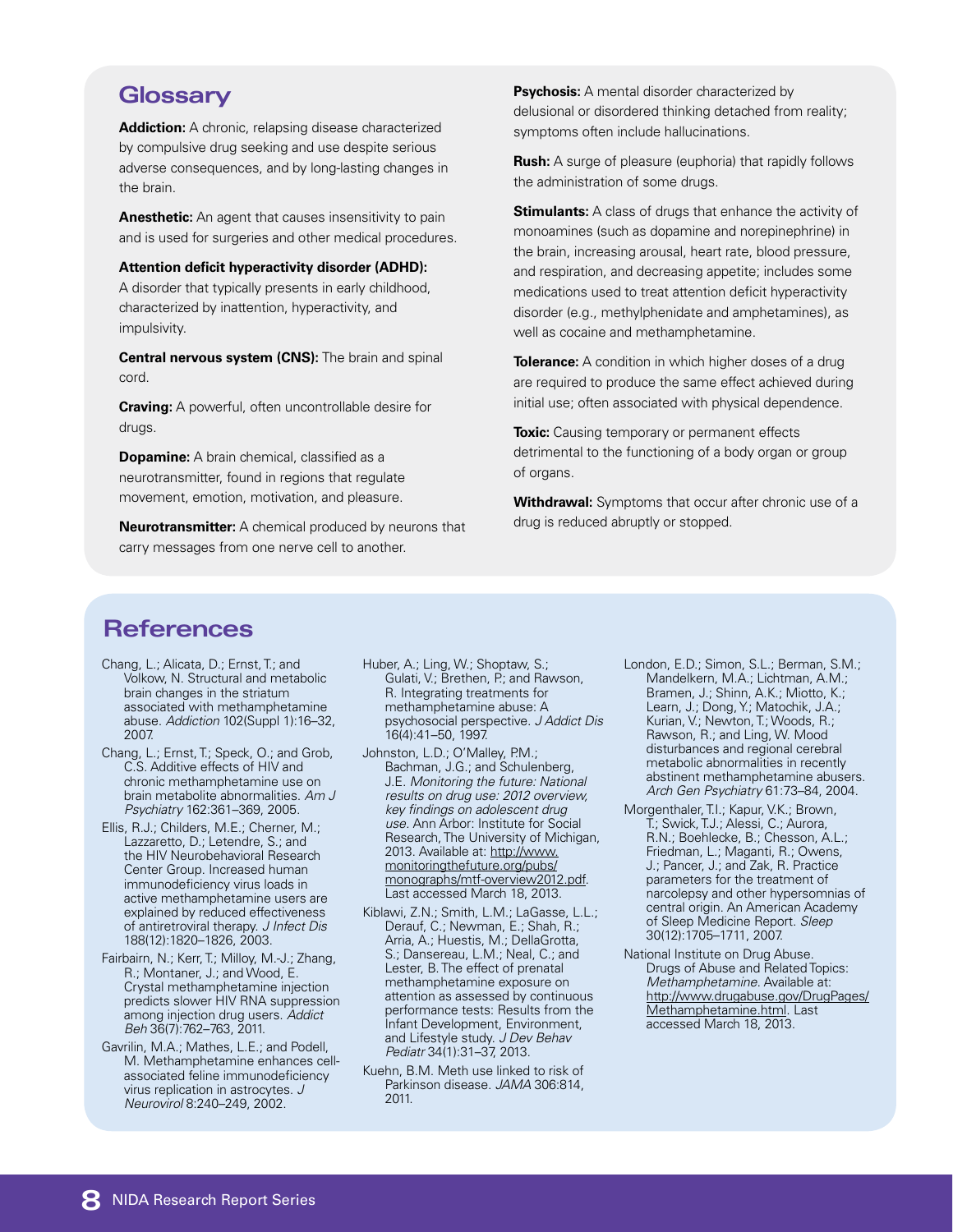#### **References**

- National Institute on Drug Abuse. *Epidemiologic Trends in Drug Abuse: Proceedings of the Community Epidemiology Work Group, Highlights and Executive Summary, June 2012.* Bethesda, MD: U.S. Department of Health and Human Services, National Institutes of Health, 2012. Avalable at: http://www. drugabuse.gov/sites/default/ files/cewg\_june\_2012\_vol1\_508. pdf. Last accessed September 9, 2013.
- National Institute on Drug Abuse. Methamphetamine abuse linked to impaired cognitive and motor skills despite recovery of dopamine transporters. *NIDA Notes* 17(1), 2002. Available at: [http://archives.drugabuse.](http://archives.drugabuse.gov/NIDA_Notes/NNVol17N1/Methamphetamine.html) [gov/NIDA\\_Notes/NNVol17N1/](http://archives.drugabuse.gov/NIDA_Notes/NNVol17N1/Methamphetamine.html) [Methamphetamine.html](http://archives.drugabuse.gov/NIDA_Notes/NNVol17N1/Methamphetamine.html). Last accessed March 22, 2013.
- National Institute on Drug Abuse. Methamphetamine abusers show increased distractibility. *NIDA Notes* 22(3), 2009. Available at: [http://](http://www.drugabuse.gov/news-events/nida-notes/2009/04/methamphetamine-abusers-show-increased-distractibility) [www.drugabuse.gov/news](http://www.drugabuse.gov/news-events/nida-notes/2009/04/methamphetamine-abusers-show-increased-distractibility)[events/nida-notes/2009/04/](http://www.drugabuse.gov/news-events/nida-notes/2009/04/methamphetamine-abusers-show-increased-distractibility) [methamphetamine-abusers](http://www.drugabuse.gov/news-events/nida-notes/2009/04/methamphetamine-abusers-show-increased-distractibility)[show-increased-distractibility.](http://www.drugabuse.gov/news-events/nida-notes/2009/04/methamphetamine-abusers-show-increased-distractibility) Last accessed March 22, 2013.
- National Institute on Drug Abuse. Methamphetamine turns helper cells into destroyers. *NIDA Notes* 22(5), 2009. Available at: [http://www.drugabuse.gov/](http://www.drugabuse.gov/news-events/nida-notes/2009/11/methamphetamine-turns-helper-cells-destroyers) [news-events/nida-notes/2009/11/](http://www.drugabuse.gov/news-events/nida-notes/2009/11/methamphetamine-turns-helper-cells-destroyers) [methamphetamine-turns-helper](http://www.drugabuse.gov/news-events/nida-notes/2009/11/methamphetamine-turns-helper-cells-destroyers)[cells-destroyers.](http://www.drugabuse.gov/news-events/nida-notes/2009/11/methamphetamine-turns-helper-cells-destroyers) Last accessed March 22, 2013.
- Petry, N.M.; Peirce, J.M.; Stitzer, M.L.; Blaine, J.; Roll, J.M.; Cohen, A.; Obert, J.; Killeen, T.; Saladin, M.E.; Cowell, M.; Kirby, K.C.; Sterling, R.; Royer-Malvestuto, C.; Hamilton, J.; Booth, R.E.; Macdonald, M.; Liebert, M.; Rader, L.; Burns, R.; DiMaria, J.; Copersino, M.; Stabile, P.Q.; Kolodner, K.; and Li, R. Effect of prize-based incentives on outcomes in stimulant abusers in outpatient psychosocial treatment programs: A National Drug Abuse Treatment Clinical Trials Network study. *Arch Gen Psychiatry* 62(10):1148–1156, 2005.
- The RAND Corporation. The economic cost of methamphetamine use in the United States, 2005. The RAND Corporation, 2009. Available at: [http://www.rand.org/content/](http://www.rand.org/content/dam/rand/pubs/monographs/2009/RAND_MG829.pdf) [dam/rand/pubs/monographs/2009/](http://www.rand.org/content/dam/rand/pubs/monographs/2009/RAND_MG829.pdf) [RAND\\_MG829.pdf.](http://www.rand.org/content/dam/rand/pubs/monographs/2009/RAND_MG829.pdf) Last accessed March 22, 2013.
- Rawson, R.A.; Marinelli-Casey, P.; Anglin, M.D.; Dickow, A.; Frazier, Y.; Gallagher, C.; Galloway, G.P.; Herrell, J.; Huber, A.; McCann, M.J.; Obert, J.; Pennell, S.; Reiber, C.; Vandersloot, D.; and Zweben, J. A multi-site comparison of psychosocial approaches for the treatment of methamphetamine dependence. *Addiction* 99:708–717, 2003.
- Rippeth, J.D.; Heaton, R.K.; Carey, C.L.; Marcotte, T.D.; Moore, D.J.; Gonzalez, R.; Wolfson, T.; and Grant, I. Methamphetamine dependence increases risk of neuropsychological impairment in HIV infected persons. *J Int Neuropsychol Soc* 10:1–14, 2004.
- Sekine, Y.; Ouchi, Y.; Sugihara, G.; Takei, N.; Yoshikawa, E.; Nakamura, K.; Iwata, Y.; Tsuchiya, K.J.; Suda, S.; Suzuki, K.; Kawai, M.; Takebayashi, K.; Yamamoto, S.; Matsuzaki, H.; Ueki, T.; Mori, N.; Gold, M.S.; and Cadet, J.L. Methamphetamine causes microglial activation in the brains of human abusers. *J Neurosci*  28(22):5756–5761, 2008.
- Smith, L.M.: LaGasse, L.L.; Derauf, C.; Grant, P; Shah, R.; Arria, A.; Huestis, M.; Haning, W.; Strauss, A.; Della Grotta, S.; Fallone, M.; Liu, J.; and Lester, B.M. Prenatal methamphetamine use and neonatal neurobehavioral outcome. Neurotoxicol Teratol 30(1):20–28, 2008. Available at: [http://www.](http://www.ncbi.nlm.nih.gov/pmc/articles/PMC2358984/) [ncbi.nlm.nih.gov/pmc/articles/](http://www.ncbi.nlm.nih.gov/pmc/articles/PMC2358984/) [PMC2358984/.](http://www.ncbi.nlm.nih.gov/pmc/articles/PMC2358984/) Last accessed April 9, 2013.
- Smith, L.M.; LaGasse, L.L.; Derauf, C.; Grant, P.; Shah, R.; Arria, A., Huestis, M.; Haning, W.; Strauss, A.; Della Grotta, S.; Liu, J.; and Lester, B.M. The Infant Development, Environment, and Lifestyle Study: Effects of prenatal methamphetamine exposure, polydrug exposure, and poverty on intrauterine growth. *Pediatric*s 118(3):1149–1156, 2006.
- Snider, S.E.; Hendrick, E.S.; and Beardsley, P.M. Glial cell modulators attenuate methamphetamine self-administration in the rat. *Eur J Pharmacol* 701(1–3):124–130, 2013.
- Substance Abuse and Mental Health Services Administration. Results from the 2012 National Survey on Drug Use and Health: Summary of National Findings, NSDUH Series H-46, HHS Publication No. (SMA) 13-4795. Rockville, MD: U.S. Department of Health and Human Services, Substance Abuse and Mental Health Services Administration, 2013. Available at: http://www.samhsa.gov/ data/NSDUH/2012Summ NatFindDetTables/NationalFindings/ NSDUHresults2012.htm. Last accessed September 9, 2013.
- Substance Abuse and Mental Health Services Administration. Office of Applied Studies. Drug Abuse Warning Network: 2011. National estimates of drug-related emergency department visits, HHS Publication No. SMA 13-4760, DAWN Series D-39. Rockville, MD: U.S Department of Health and Human Services, Substance Abuse and Mental Health Services Administration, 2013 Available at: http://www.samhsa.gov/data/2k13/ DAWN2k11ED/DAWN2k11ED.htm. Last accessed September 09, 2013.
- Substance Abuse and Mental Health Services Administration. Office of Applied Studies. Drug Abuse Warning Network: 2012. DAWN 2010 Emergency Department Excel Files–National Tables. Rockville, MD: U.S. Department of Health and Human Services, Substance Abuse and Mental Health Services Administration, 2012. Available at: [http://www.samhsa.gov/data/](http://www.samhsa.gov/data/DAWN.aspx) [DAWN.aspx](http://www.samhsa.gov/data/DAWN.aspx). Last accessed March 18, 2013.
- Substance Abuse and Mental Health Services Administration. Office of Applied Studies. Treatment Episode Data Set (TEDS): 2001–2011. National Admissions to Substance Abuse Treatment Services, BHSIS Series S-65, HHS Publication No. (SMA) 13-4772 Rockville, MD: U.S. Department of Health and Human Services, Substance Abuse and Mental Health Services Administration, 2013. Available at: http://www.samhsa.gov/data/2k13/ TEDS2011/TEDS2011NAck.htm. Last accessed September 9, 2013.
- Thompson, P.M.; Hayashi, K.M.; Simon, S.L.; Geaga, J.A.; Hong, M.S.; Sui, Y.; Lee, J.Y.; Toga, A.W.; Ling, W.; and London, E.D. Structural abnormalities in the brains of human subjects who use methamphetamine. *J Neurosci*  24:6028–6036, 2004.